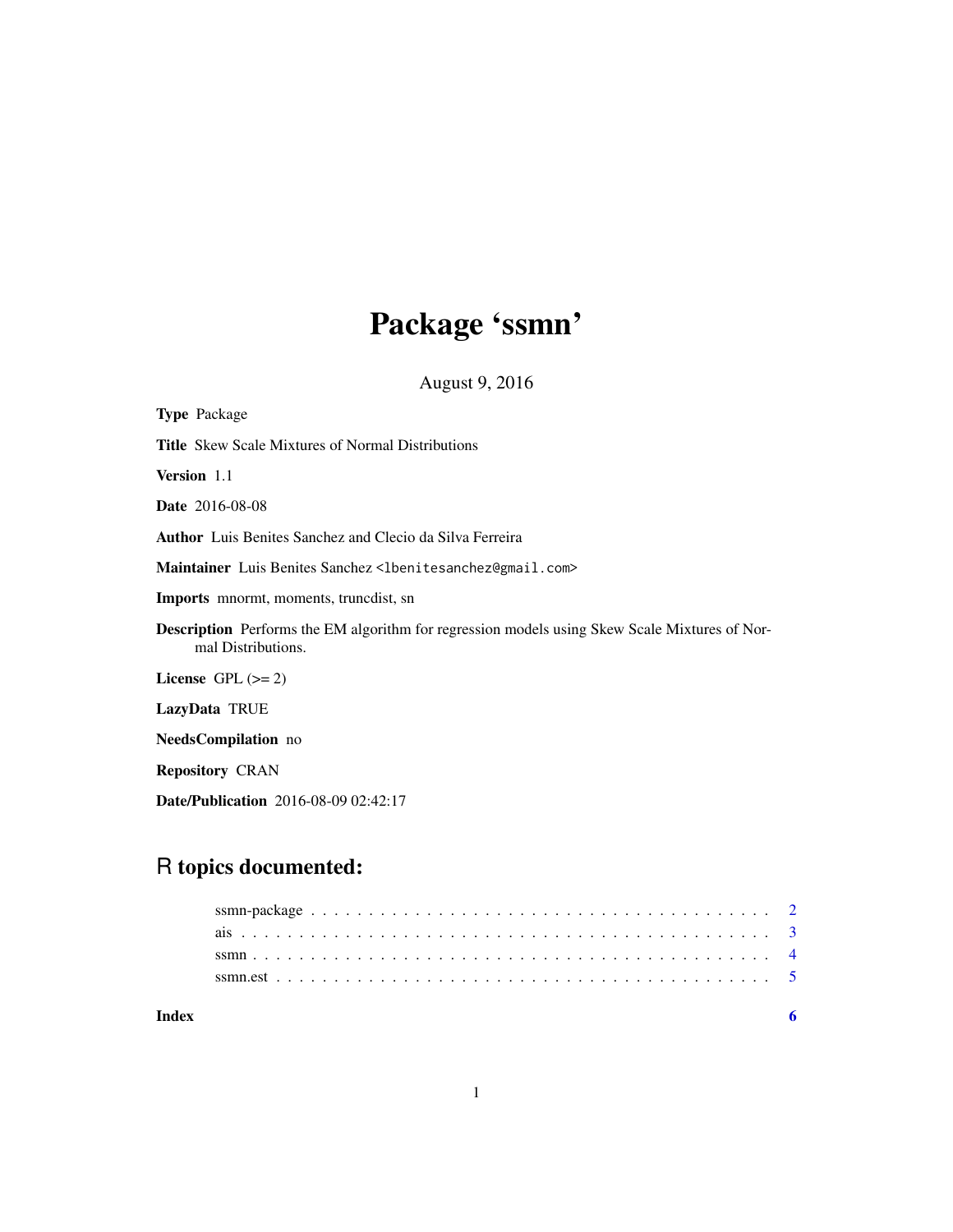#### Description

It provides the density, distribution function, quantile function, random number generator, likelihood function, direct and EM algorithm for Maximum Likelihood estimators for a given sample, all this for regression models using Skew Scale Mixtures of Normal Distributions.

#### Details

| Package: | ssmn       |
|----------|------------|
| Type:    | Package    |
| Version: | 1.0        |
| Date:    | 2016-08-08 |
| License: | $GPL (=2)$ |

#### Author(s)

Clecio da Silva Ferreira <clecio.ferreira@ufjf.edu.br> and Luis Benites Sanchez <lbenitesanchez@gmail.com>

#### References

C.S. Ferreira; H. Bolfarine; V. H. Lachos (2011). Skew scale mixture of normal distributions: properties and estimation. Statistical Methodology, 8(2), 154-171.

C. S. Ferreira, V. H. Lachos, H. Bolfarine (2015). Inference and diagnostics in skew scale mixtures of normal regression models. Journal of Statistical Computation and Simulation, 85, 517-537.

#### See Also

[ssmn](#page-3-1)

#### Examples

#See examples linked above.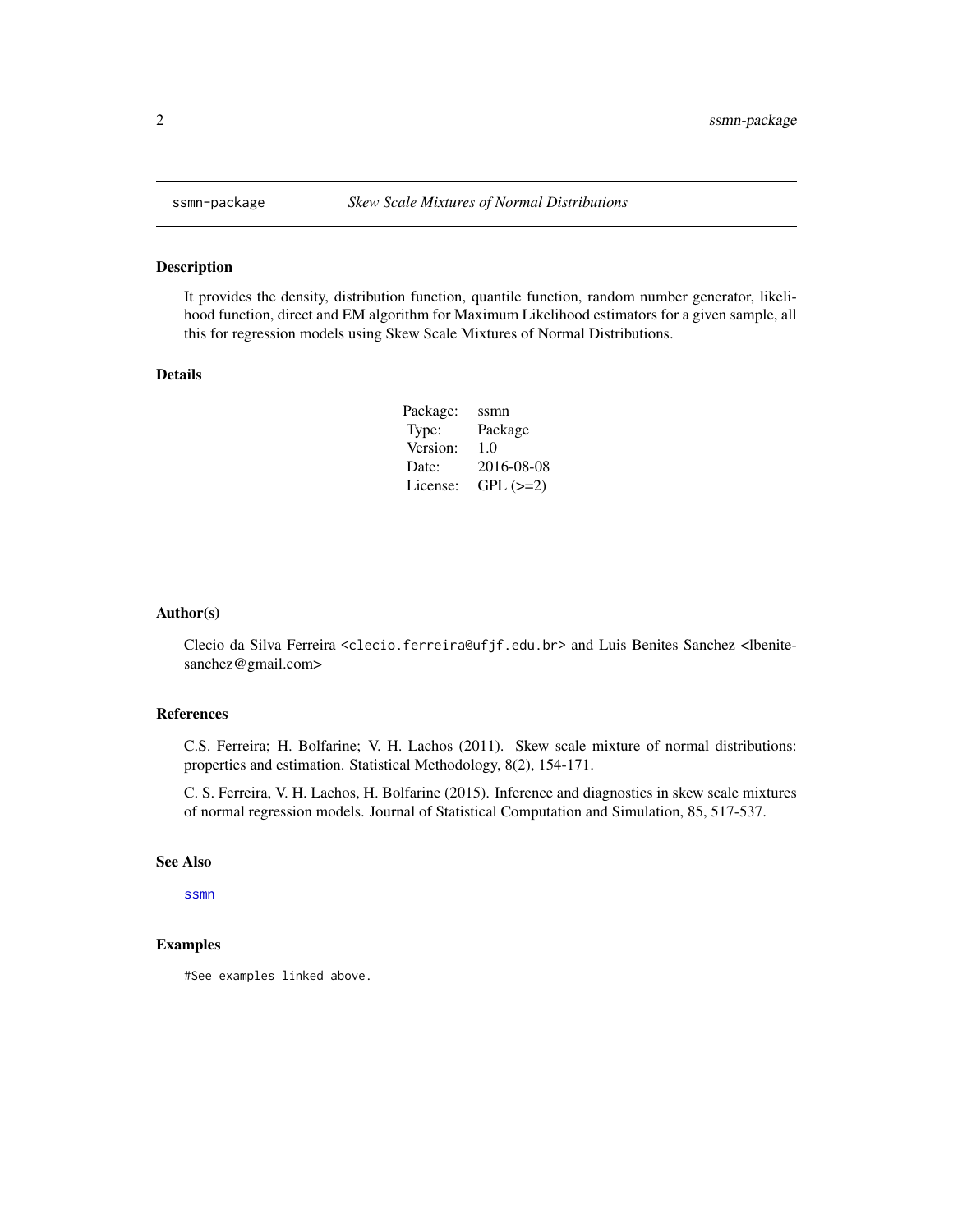#### <span id="page-2-0"></span>Description

Data on 102 male and 100 female athletes collected at the Australian Institute of Sport.

#### Format

This data frame contains the following columns:

sex  $(0 = \text{male or } 1 = \text{female})$ Ht height (cm) Wt weight (kg) LBM lean body mass RCC red cell count WCC white cell count Hc Hematocrit Hg Hemoglobin Fe input description BMI body mass index, weight/(height)\*\*2 SSF sum of skin folds Bfat Percent body fat sport Sport

#### References

S. Weisberg (2005). *Applied Linear Regression*, 3rd edition. New York: Wiley, Section 6.4

### Examples

```
##Load the data
library(ssmn)
data(ais)
 attach(ais)
#Set the response y and covariate x
 x1 \leftarrow \text{cbind}(1, \text{SSF}, \text{Ht})y <- Bfat
```

```
##Fits a Skew Scale Mixtures of Normal Distributions to the data
fit.ssmn <- ssmn(y, x1, family="sn", method="EM", error = 1e-6, maxit=1000, show.envelope=FALSE)
```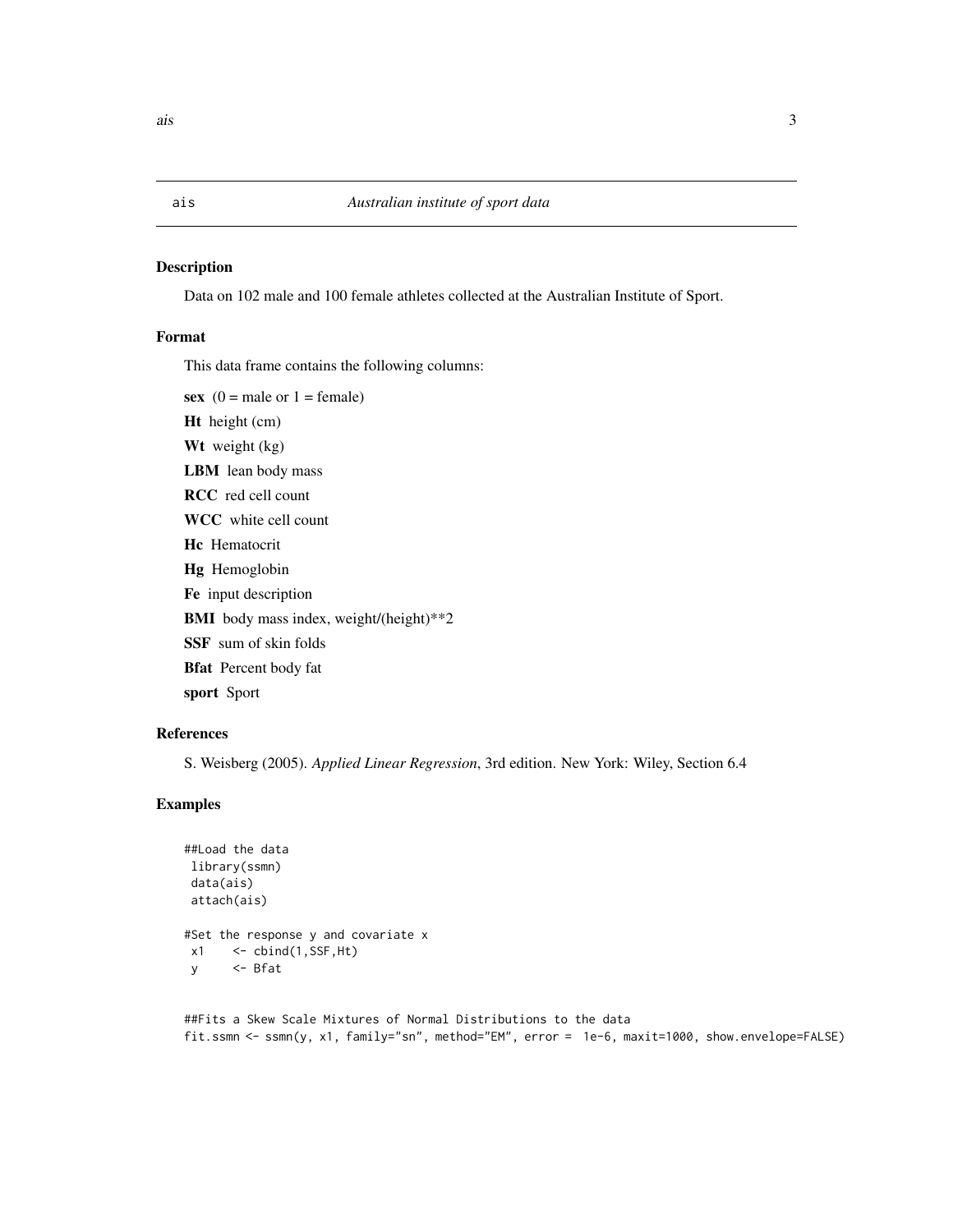4 ssmn

```
#Show envelope
theta <- c(fit.ssmn$beta,fit.ssmn$sigma2,fit.ssmn$lambda)
envel(y,x1,theta,family="sn",alpha=0.05)
```
<span id="page-3-1"></span>ssmn *Skew Scale Mixtures of Normal Distributions*

#### Description

It provides the density, distribution function, quantile function and random number generator for the Skew Scale Mixtures of Normal Distributions.

#### Usage

```
dssmn(x, location=0, scale=1, shape=0, nu= 1, gama=1, dp=NULL, family="sn")
pssmn(q, location=0, scale=1, shape=0, nu= 1, gama=1, dp=NULL, family="sn")
qssmn(p, location=0, scale=1, shape=0, nu= 1, gama=1, dp=NULL, family="sn")
rssmn(n, location=0, scale=1, shape=0, nu= 1, gama=1, dp=NULL, family="sn")
```
#### Arguments

| $\mathsf{x}$ | the response vector of length $n$ where $n$ is the total of observations.                                            |
|--------------|----------------------------------------------------------------------------------------------------------------------|
| q            | vector of quantiles.                                                                                                 |
| p            | vector of probabilities.                                                                                             |
| n            | number of observations.                                                                                              |
| location     | parameter of location.                                                                                               |
| scale        | parameter of scale.                                                                                                  |
| shape        | parameter of shape.                                                                                                  |
| nu           | degrees of freedom for "stn", "ssl" and "sep". For "scn", nu parameter is consid-<br>ered as proportion of outliers. |
| gama         | factor scale, but only used by family "scn".                                                                         |
| dp           | vector of parameters.                                                                                                |
| family       | Distribution famility to be used in fitting ("sn", "stn", "ssl", "scn", "sep")                                       |

<span id="page-3-0"></span>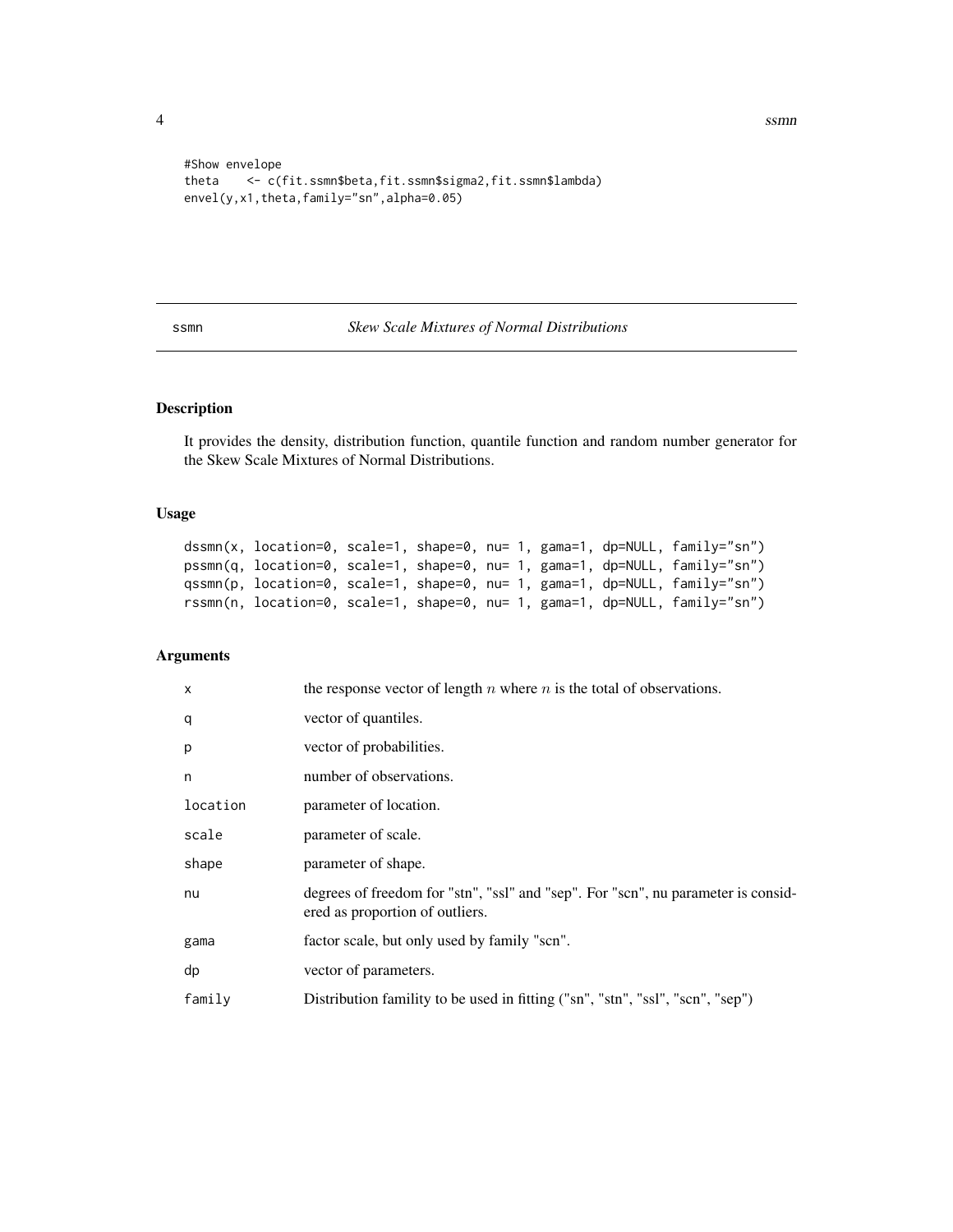#### <span id="page-4-0"></span>Description

Performs the EM algorithm and envelope for regression models using Skew Scale Mixtures of Normal Distributions

#### Usage

ssmn(y, X, family="sn", method="EM", error = 1e-6, maxit=1000, show.envelope=FALSE) envel(y,X, theta, family="sn", alpha=0.05)

### Arguments

| y             | the response vector of length $n$ where $n$ is the total of observations.                                                                     |
|---------------|-----------------------------------------------------------------------------------------------------------------------------------------------|
| X             | the matrix of explanatory variables of dimension $nx(p + 1)$ where <i>n</i> is the total<br>of observations and p is the number of variables. |
| family        | its defines the distribution to ber used: sn, stn, ssl, scn or sep.                                                                           |
| method        | the method to calculate the maximum likelihood estimates: EM algorithm or<br>direct maximum likelihood estimates via Newton-Raphson.          |
| maxit         | Maximum number of iterations.                                                                                                                 |
| error         | accuracy the convergence maximum error.                                                                                                       |
| show.envelope | TRUE or FALSE. Indicates if envelope graph should be built for the fitted model.<br>Default is FALSE.                                         |
| alpha         | 1 - alpha is level of confidence.                                                                                                             |
| theta         | Estimated parameter vector                                                                                                                    |

#### Value

The function returns a list with 8 elements detailed as

| iter       | number of iterations.                                        |
|------------|--------------------------------------------------------------|
| tetha      | estimated parameter vector.                                  |
| <b>SE</b>  | Standard Error estimates.                                    |
| table      | Table containing the inference for the estimated parameters. |
| loglik     | Log-likelihood value.                                        |
| AIC        | Akaike information criterion.                                |
| <b>BIC</b> | Bayesian information criterion.                              |
| time       | processing time.                                             |